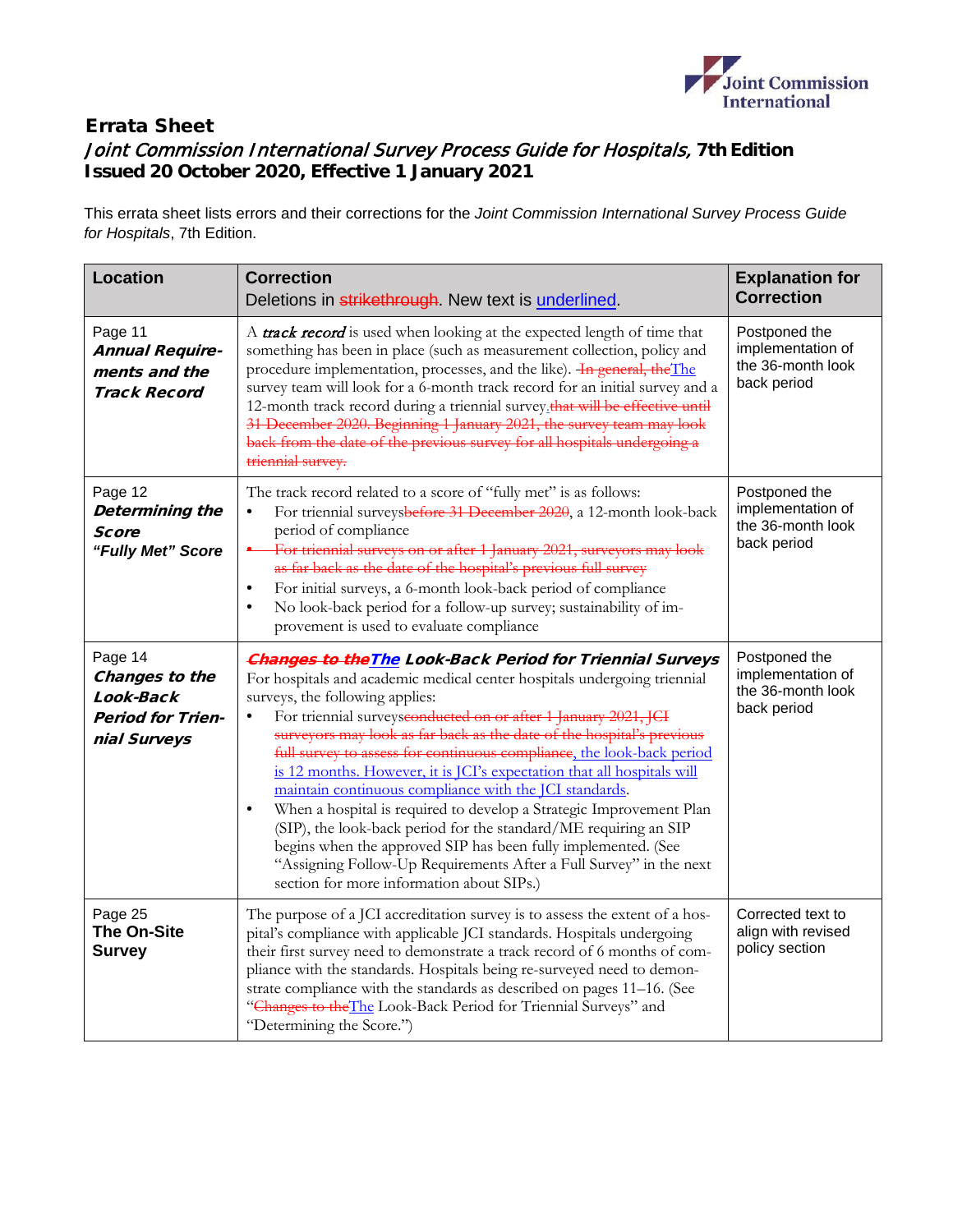

| <b>Location</b>                     | <b>Correction</b><br>Deletions in strikethrough. New text is underlined.                                                                                                                                                                                                                                                                                                                                                  |                                                                                                                                                                                                                        |                      |                             | <b>Explanation for</b><br><b>Correction</b>                                             |
|-------------------------------------|---------------------------------------------------------------------------------------------------------------------------------------------------------------------------------------------------------------------------------------------------------------------------------------------------------------------------------------------------------------------------------------------------------------------------|------------------------------------------------------------------------------------------------------------------------------------------------------------------------------------------------------------------------|----------------------|-----------------------------|-----------------------------------------------------------------------------------------|
| Page 82<br><b>How to Prepare</b>    | Although staff should be familiar with all standards, prior to the survey,<br>staff should carefully read Standards ACC.5.1, MEs 3 and 5, and<br>ACC.7.1, ACC.5, MEs 4 and 6, and ACC.6. In addition, standards from the<br>QPS, PCI, GLD, and FMS chapters related to infection prevention and<br>control, quality improvement, contracted services, and equipment inspec-<br>tion and maintenance may also be reviewed. | Corrected standards<br>references                                                                                                                                                                                      |                      |                             |                                                                                         |
| <b>Required</b><br><b>Documents</b> | <b>Standard</b>                                                                                                                                                                                                                                                                                                                                                                                                           | <b>Standard Text</b>                                                                                                                                                                                                   | In<br><b>English</b> | <b>Type of Document</b>     | Made the following<br>changes:                                                          |
| Page 141                            |                                                                                                                                                                                                                                                                                                                                                                                                                           |                                                                                                                                                                                                                        |                      |                             | • Corrected several                                                                     |
|                                     |                                                                                                                                                                                                                                                                                                                                                                                                                           | <b>International Patient Safety Goals (IPSG)</b>                                                                                                                                                                       |                      |                             | "Type of Docu-                                                                          |
|                                     | IPSG.5                                                                                                                                                                                                                                                                                                                                                                                                                    | The hospital adopts and imple-<br>ments evidence-based hand-<br>hygiene guidelines to reduce the<br>risk of health care-associated<br>infections                                                                       | Yes                  | Policy/Procedure<br>Program | ment" entries to<br>align with stand-<br>ards measurable<br>elements<br>• Added missing |
| Pages 144-145                       |                                                                                                                                                                                                                                                                                                                                                                                                                           | <b>Assessment of Patients (AOP)</b>                                                                                                                                                                                    |                      |                             |                                                                                         |
|                                     | AOP.5.9                                                                                                                                                                                                                                                                                                                                                                                                                   | Quality control procedures for<br>laboratory services are in place,<br>followed, and documented.                                                                                                                       |                      | Policy/Procedure<br>Program | standards that re-<br>quire a policy/<br>procedure<br>· Identified addi-                |
|                                     | AOP.5.9.1                                                                                                                                                                                                                                                                                                                                                                                                                 | There is a process for proficiency<br>testing of laboratory services.                                                                                                                                                  |                      | Policy/Procedure<br>Program | tional standards<br>that require                                                        |
|                                     | AOP.6.5                                                                                                                                                                                                                                                                                                                                                                                                                   | Quality control procedures are in<br>place, followed, validated, and<br>documented.                                                                                                                                    |                      | Policy/Procedure<br>Program | English translation                                                                     |
|                                     |                                                                                                                                                                                                                                                                                                                                                                                                                           | <b>Care of Patients (COP)</b>                                                                                                                                                                                          |                      |                             |                                                                                         |
| Page 145                            | COP.3.1                                                                                                                                                                                                                                                                                                                                                                                                                   | Reduce the risk of harm associated<br>with clinical alarms by developing<br>and implementing risk reduction<br>strategies for managing clinical                                                                        |                      | Policy/Procedure<br>Program |                                                                                         |
|                                     | COP.4                                                                                                                                                                                                                                                                                                                                                                                                                     | alarm systems used for patient care.<br>The hospital establishes and<br>implements a program for the safe<br>use of lasers and other optical<br>radiation devices used for<br>performing procedures and<br>treatments. |                      | Policy/Procedure<br>Program |                                                                                         |
| Pages 150-151                       |                                                                                                                                                                                                                                                                                                                                                                                                                           |                                                                                                                                                                                                                        |                      |                             |                                                                                         |
|                                     | FMS.5                                                                                                                                                                                                                                                                                                                                                                                                                     | <b>Facility Management and Safety (FMS)</b><br>The hospital develops and imple-<br>ments a program to provide a safe<br>physical facility through inspection<br>and planning to reduce risks.                          | Yes                  | Program                     |                                                                                         |
|                                     | FMS.7                                                                                                                                                                                                                                                                                                                                                                                                                     | The hospital develops and imple-<br>ments a program for the man-<br>agement of hazardous materials<br>and waste.                                                                                                       | Yes                  | Program                     |                                                                                         |
|                                     | FMS.8                                                                                                                                                                                                                                                                                                                                                                                                                     | The hospital establishes and im-<br>plements a program for fire safety<br>that includes an ongoing<br>assessment of risks and compliance<br>with national and local codes, laws,<br>and regulations for fire safety.   | Yes                  | Program                     |                                                                                         |